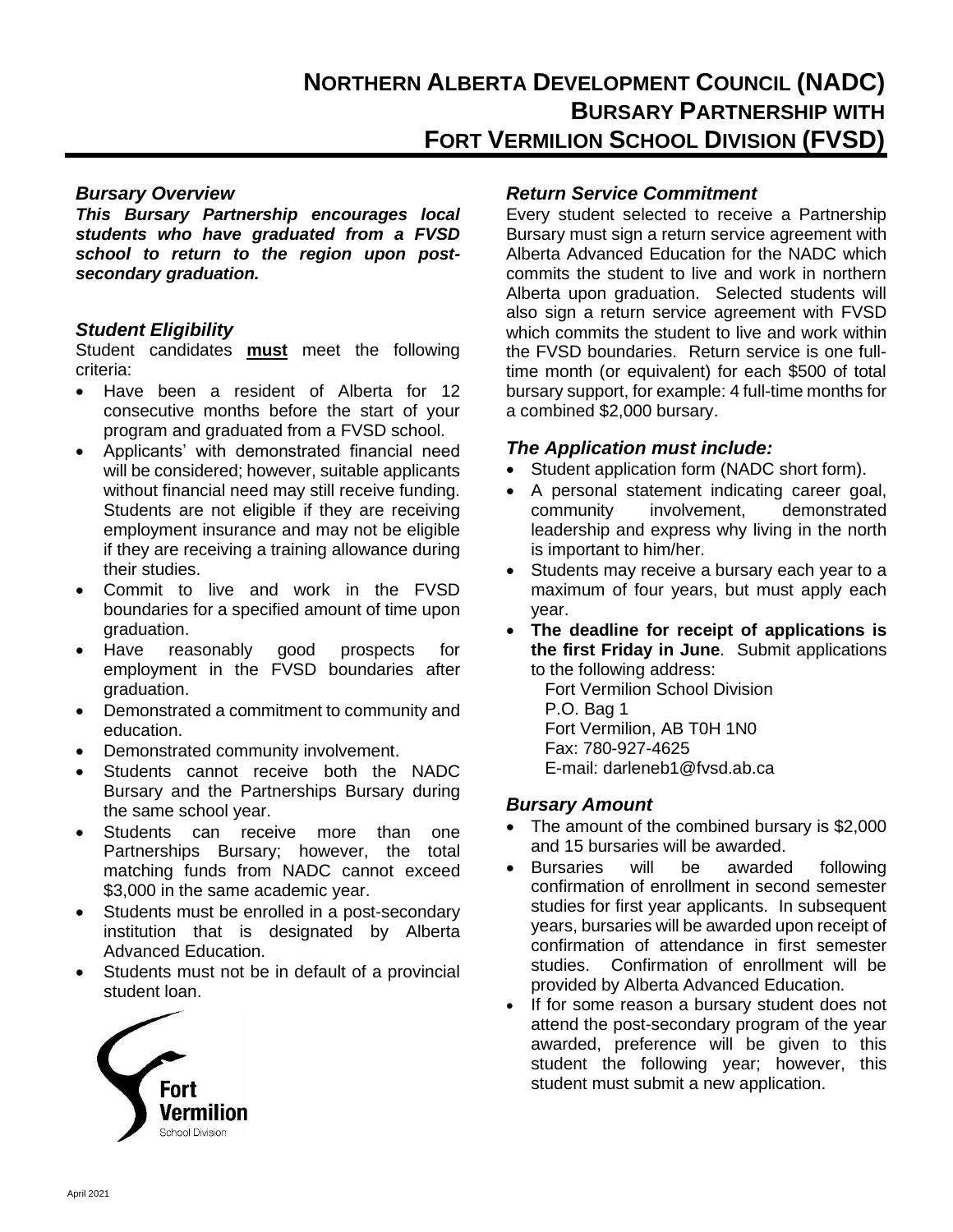# **BURSARY PARTNERSHIPS PROGRAM**

**Northern Alberta Development Council (NADC)** encourages employers and community organizations to invest in the future of northern Alberta by sponsoring a return service bursary for post-secondary students. The NADC Bursary Partnerships Program will match between \$1,000 and \$3,000 per student – to a total of \$6,000 per student. Higher matching funds are available for pharmacy or large animal veterinary students (\$6,000 per year), nurse practitioner students (\$9,000 per year), and medical or dentistry students (\$12,000 per year). Sponsors may provide a bursary amount that is higher than our matching fund limits. *(New sponsors, please contact the NADC to set up a Partnerships Bursary).*

Sponsors can provide a bursary to a student for a number of years or can sponsor a number of bursaries in one year to different students.

#### **Student Selection Process**

The sponsor selects the student for their portion of the funding. These businesses and organizations usually advertise through local newspapers, various educational institutions or places of employment. Students must complete the Bursary Partnerships Program Student Application and submit to the sponsor for selection.

The sponsor submits the student's application to NADC for consideration of matching funds. In addition to the sponsor's criteria, applications will be reviewed by the NADC for the following criteria

- Students must be a resident of Alberta for 12 consecutive months before the start of your program
- Students must be enrolled full-time in a post-secondary program designated by Advanced Education
- Students must not be in default of a provincial student loan
- Students must be at arm's length to the sponsor (not related and also selected through impartial means)
- Students must have reasonably good prospects for employment in northern Alberta upon graduation
- Students cannot receive both the NADC Bursary and the Partnerships Bursary during the same school year
- Students can receive more than one Partnerships Bursary; however, the total matching funds from NADC cannot exceed \$3,000 in the same academic year.

#### **Return Service Commitment**

- Advanced Education will send the student a contract to commit to live and work anywhere in northern Alberta upon graduation (one month of return service is required for each \$500 of total bursary support).
- If the sponsor plans to employ the student following completion of studies, the sponsor can also sign a contract with the student and can tailor the contract to suit the organization or company's needs.
- Recipients who do not meet the return service commitment must repay the bursary. Please note that Advanced Education can only recover their portion of the funds, and cannot recover funds on behalf of a sponsor.

# **Visit [www.nadc.ca](http://www.nadc.ca/) for applications and bursary information**

**(780) 624-6545 (toll free first dial 310-0000)**



**Student:** Send your **original** application to your **Bursary Partnerships Program sponsor**. **DO NOT** mail to NADC.

**Sponsor:** Applications must be submitted by **November 30<sup>th</sup>** of the academic year for which the bursary is awarded. Send the student's **original** application and 'Sponsor Request for Matching Funds' to:  **Northern Alberta Development Council Postal Bag 900 – 14 Peace River, AB T8S 1T4**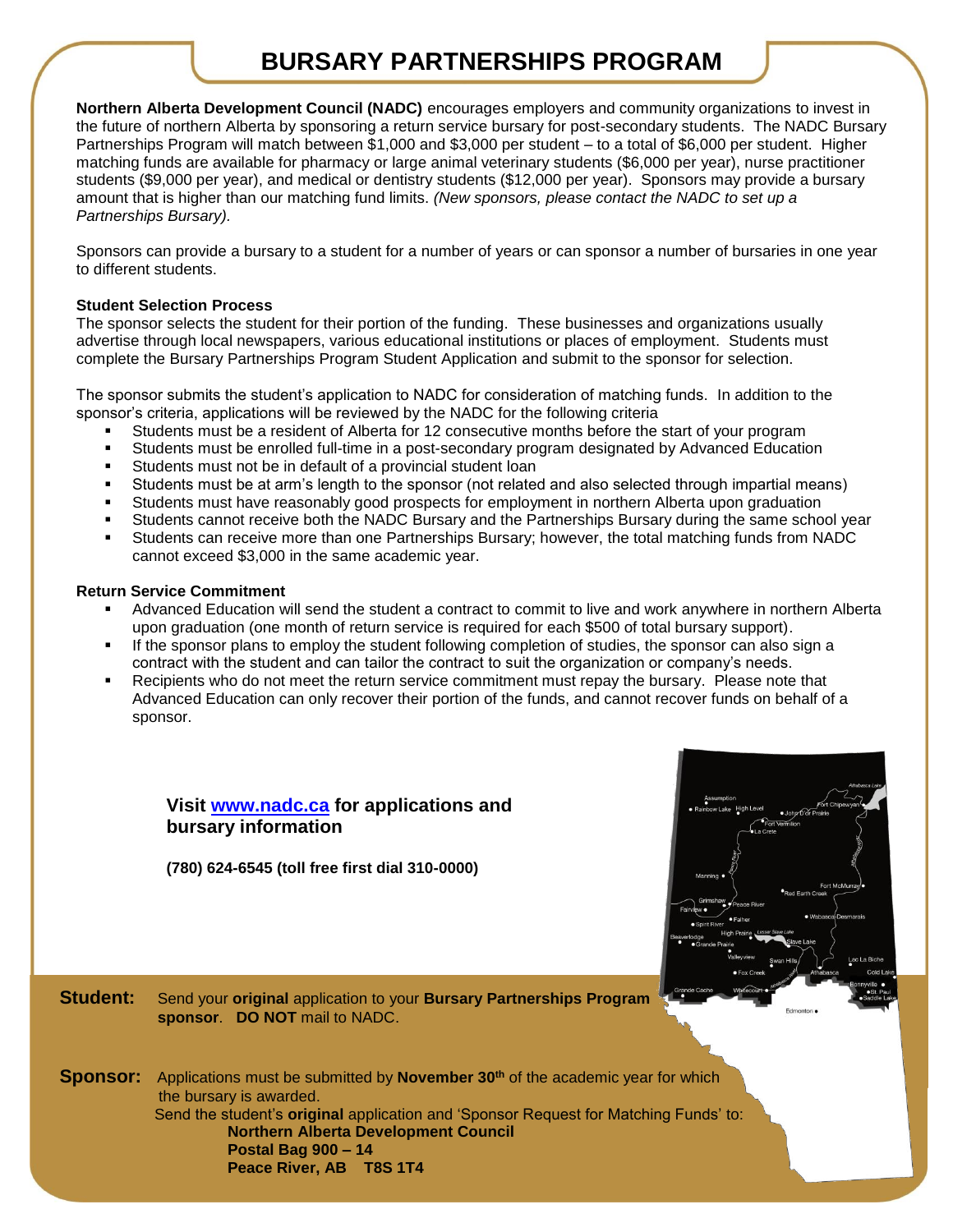# **Bursary Partnerships Program Student Application**

Advanced Education ("AE") and the Northern Alberta Development Council ("NADC") work together to offer the Northern Alberta Development Council Bursary Partnership Program ("BPP Bursary").

AE is collecting this personal information under the authority of section 33(c) of the Freedom of Information and Protection of Privacy Act (Alberta) ("FOIP") to determine and verify your eligibility for financial assistance, to administer (including research, statistical analysis, and evaluations) and to enforce student financial assistance programs in accordance with the Student Financial Assistance Act (Alberta). The use and disclosure of your personal information is managed in accordance with FOIP.

The NADC is collecting this personal information under the authority of s.33(c) of FOIP to assist AE in determining your eligibility for and to administer the NADC BPPBursary, and for research, statistical analysis and evaluations about NADC programs. The use and disclosure of your personal information is managed in accordance with FOIP.

If you have any questions about the collection, use or disclosure of this information, call the Student Aid Alberta Service Centre toll free at 1-855-606-2096 from anywhere in North America. You can also mail your questions to Student Aid Alberta, Privacy Officer, PO Box 28000 Stn Main, Edmonton AB T5J 4R4.

| Please complete in ink                         | Alberta Student Number |         | Social Insurance Number  |  |  |  |
|------------------------------------------------|------------------------|---------|--------------------------|--|--|--|
| <b>CONTACT INFORMATION</b><br><b>Section 1</b> |                        |         |                          |  |  |  |
| Last Name                                      |                        |         | <b>First Name</b>        |  |  |  |
|                                                |                        |         |                          |  |  |  |
| Apartment or Box Number                        | <b>Street Address</b>  |         |                          |  |  |  |
|                                                |                        |         |                          |  |  |  |
| Town or City                                   | Prov.                  | Country | Postal Code              |  |  |  |
|                                                |                        |         |                          |  |  |  |
| <b>Email Address</b>                           | Home Phone Number      |         | <b>Cell Phone Number</b> |  |  |  |
|                                                |                        |         |                          |  |  |  |

| <b>PERSONAL INFORMATION</b><br><b>Section 2</b>                                           |                                                                                  |  |  |  |  |  |  |
|-------------------------------------------------------------------------------------------|----------------------------------------------------------------------------------|--|--|--|--|--|--|
| Citizenship (Visa students are not eligible)<br>ப<br>Canadian Citizen                     | <b>Permanent Resident</b><br>ப<br><b>Protected Persons</b><br>(Landed Immigrant) |  |  |  |  |  |  |
| Month<br>Year<br>Have you lived in Alberta all your life? $\Box$<br>Yes $\Box$ No, since: | Gender<br>ப<br>ப<br>Female<br>Male                                               |  |  |  |  |  |  |
| Are you an Aboriginal Student<br>$\Box$ Yes<br>- No                                       | Year<br>Month<br>Day<br><b>Birthdate</b>                                         |  |  |  |  |  |  |
| EDUCATIONAL INEOPMATION<br>$\sum_{n=1}^{\infty}$                                          |                                                                                  |  |  |  |  |  |  |

# *Section 3 EDUCATIONAL INFORMATION*

*FOR OFFICE USE ONLY* 

| Name of Post-Secondary Institution                                                     | <b>Institution Code</b><br>Program Code (see previous page)                                     |
|----------------------------------------------------------------------------------------|-------------------------------------------------------------------------------------------------|
| Town / City                                                                            | Campus Name (if not attending main campus)                                                      |
| Program Enrolled in (be specific)                                                      | Diploma<br><b>Masters</b><br>Program Type<br>Certificate<br>PHD<br>Degree                       |
| Major / Minor                                                                          | Student Identification Number (from the school you will attend)                                 |
| What year of your program<br>$4\Box 5$<br>$\Box$<br>$\mathcal{R}$<br>are you entering? | Length of program<br>$\Box$<br>$\mathcal{R}$<br>$\Box$<br>$\Box$ 5<br>$\mathcal{P}$<br>in years |
| Dates you will be attending school in the upcoming school year                         | When will you complete your program?                                                            |
| Month<br>Month<br>Year<br>Day<br>Day<br>From:<br>To:                                   | Year<br>Month<br>Year<br>Day<br>Date                                                            |
| Month<br>Year<br>When will you be available for work?                                  |                                                                                                 |

# **Have you answered ALL the questions?**

| TUN UTTIVE USE UNET |            |             |                           |     |     |                  |      |            |         |
|---------------------|------------|-------------|---------------------------|-----|-----|------------------|------|------------|---------|
| TOTAL AWARD         | INSTIT.    | PGM.        | <b>YEAR</b><br>MO.<br>DAY | DAY | MO. | <b>YEAR</b>      | WKS. | <b>YR</b>  | LENGTH  |
|                     |            |             |                           |     |     |                  |      |            |         |
| ADD<br>ORI.         | DAY<br>MO. | <b>YEAR</b> |                           |     |     | <b>AWARD KEY</b> |      | APP KEY    |         |
|                     |            |             | <b>ASP Authorization</b>  |     |     |                  |      | -<br>–     |         |
| <b>July 2018</b>    |            |             |                           |     |     |                  |      | <b>APP</b> | TVDE 24 |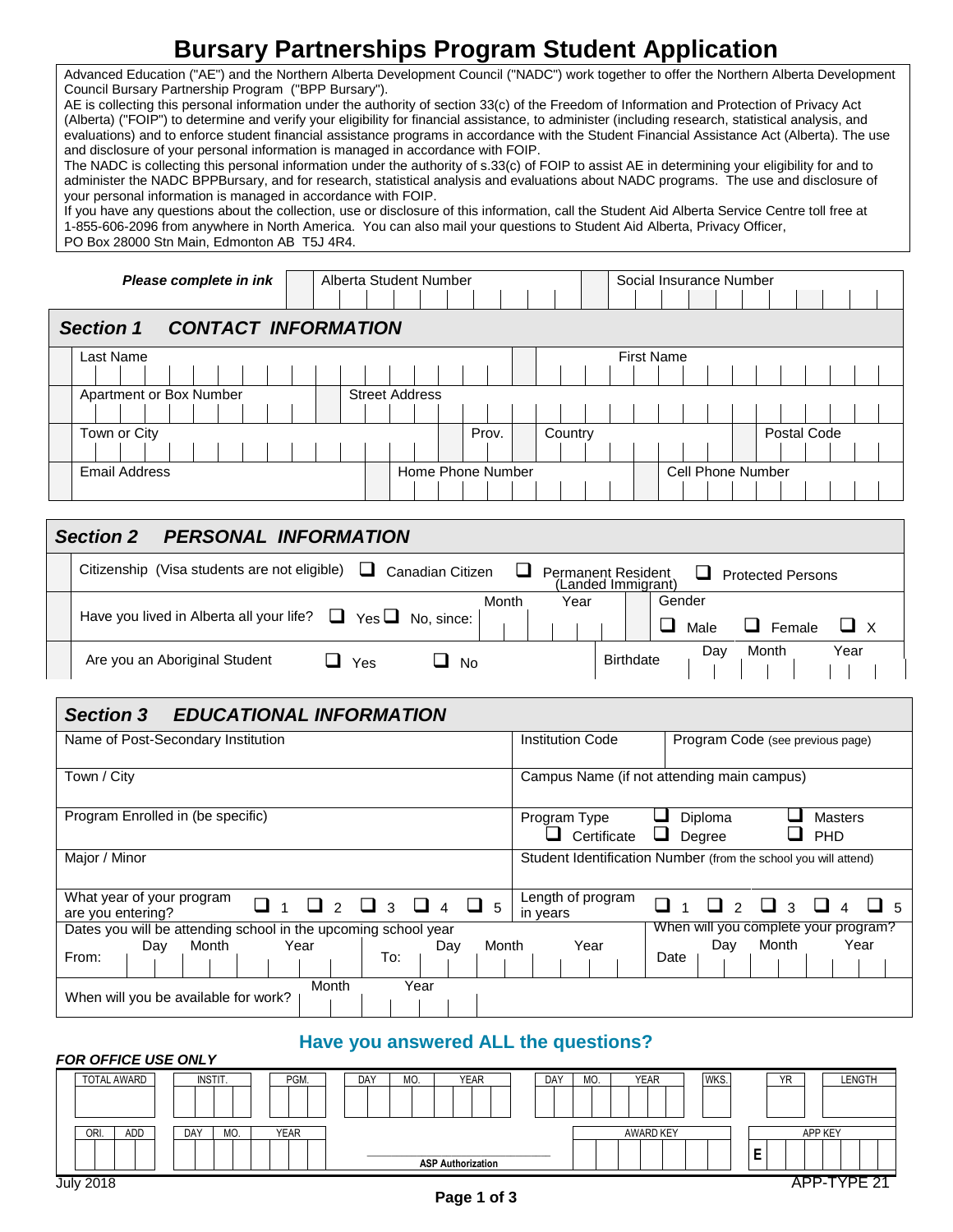| <b>Section 4</b><br><b>RESIDENCE</b>                                                          |      |                                 |                    |  |  |  |  |
|-----------------------------------------------------------------------------------------------|------|---------------------------------|--------------------|--|--|--|--|
| What do you consider your home community? (This information may be publicized with your name) |      |                                 |                    |  |  |  |  |
| List where you have lived in northern Alberta                                                 | From | To                              | Number of<br>Years |  |  |  |  |
|                                                                                               |      |                                 |                    |  |  |  |  |
|                                                                                               |      |                                 |                    |  |  |  |  |
|                                                                                               |      |                                 |                    |  |  |  |  |
|                                                                                               |      | Total years in northern Alberta |                    |  |  |  |  |

# *Section 5 STUDENT REMARKS*

The NADC Bursary Partnerships Program is intended to attract graduates to live and work in northern Alberta. Bursary recipients must live and work in northern Alberta within six months of graduation. The Return Service Obligation is one full-time month (or equivalent) for every \$500 of bursary funds received. Students who do not work in the north will be required to repay the bursary.

What are your main reasons for wanting to live and work in northern Alberta?

Outline the employment opportunities you see in northern Alberta in your field of studies:

| <b>Section 6</b>                                                                                               |                                               |                                                                                                   |  |  |  |  |  |
|----------------------------------------------------------------------------------------------------------------|-----------------------------------------------|---------------------------------------------------------------------------------------------------|--|--|--|--|--|
| Please indicate how you heard about the NADC Bursary Partnerships Program (check more than one if applicable): |                                               |                                                                                                   |  |  |  |  |  |
| Twitter/Facebook<br>Student Aid<br><b>NADC Website</b><br>Flver                                                | Familv<br>Friends<br>Search Engine<br>Sponsor | School / College Advisor<br>School Website<br>NADC Awards Bursaries Scholarships Booklet<br>Other |  |  |  |  |  |

# **Have you answered ALL the questions?**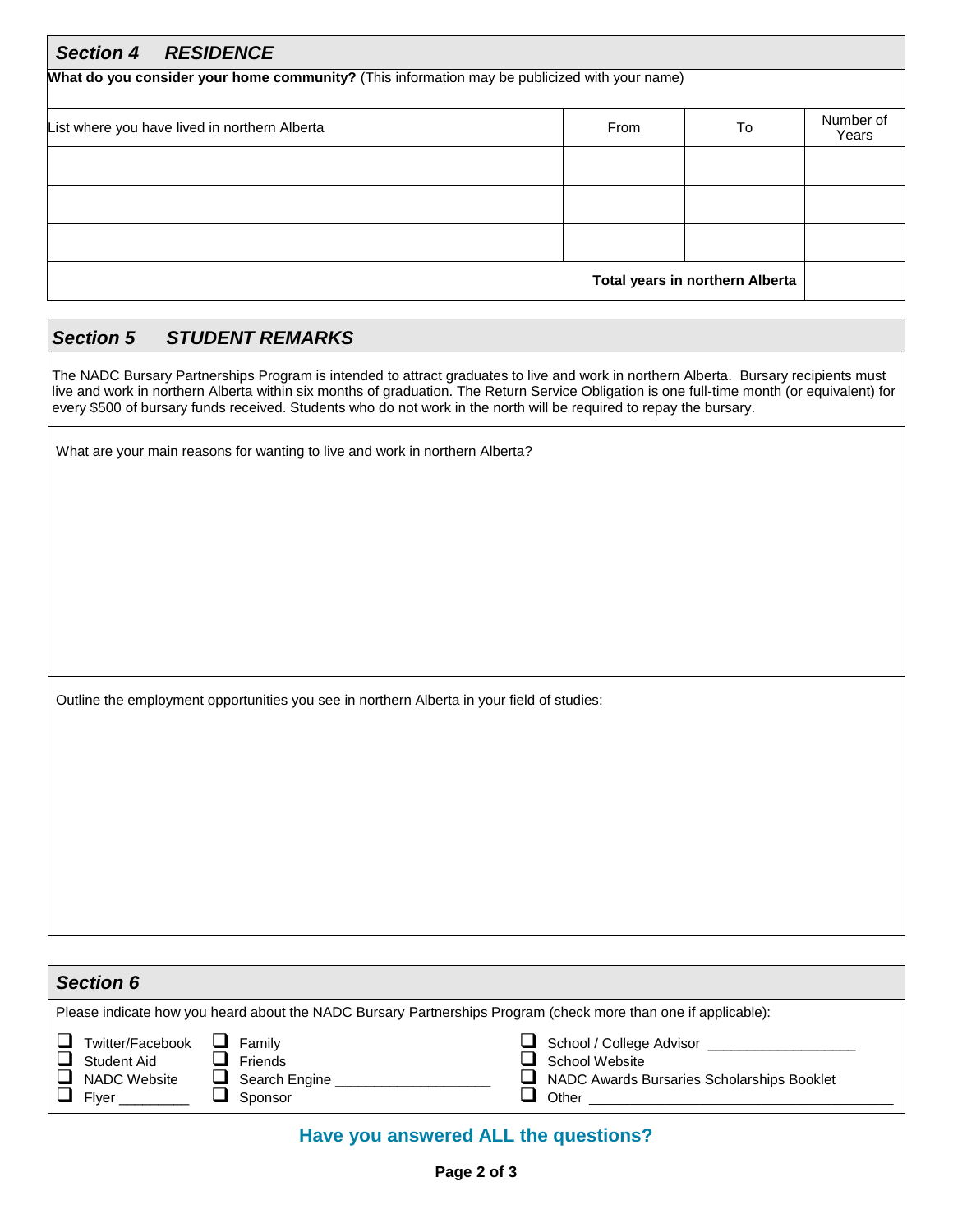# *Section 7 DECLARATION OF APPLICANT*

#### **I declare that:**

the information given on this application is true and complete and I understand it is subject to audit.

**I agree to:**

- immediately notify Advanced Education in writing if I change my educational institution, program or study period;
- provide information or documents as requested by Advanced Education to verify any statement made in this application; and

**I understand that:**

- **I may have to immediately repay my bursary if there are changes to my educational institution, program or study period, or I do not fulfill my return service requirement;**
- if I make a false or misleading statement in this application or fail to disclose information as requested by Alberta Advanced Education, I may be denied financial assistance and/or required to immediately repay all financial assistance received;
- Alberta Advanced Education is not responsible for securing my employment after I have completed my course of study.

**I consent to:**

- the disclosure and exchange of personal information and documents by and between Alberta Advanced Education and post-secondary institutions and any third party authorized to collect a debt owed to the Crown;
- the Northern Alberta Development Council (NADC) accessing this application and releasing information contained herein to employers and other government agencies for consideration under the Bursary Partnerships Program or to employers interested in hiring bursary recipients;
- the release and exchange of this information by and between the NADC, the Federal Government and Alberta Advanced Education for the purposes of statistical analysis and program evaluation;
- NADC contacting and obtaining information from future employer(s) to verify employment data as required under the conditions of the bursary contract; and
- the public release of my city/town, residency and educational information if I receive the NADC Bursary.

| Signature (in ink) | Today's Date (in ink) |  |       |  |  |      |  |  |
|--------------------|-----------------------|--|-------|--|--|------|--|--|
|                    | day                   |  | month |  |  | Year |  |  |
|                    |                       |  |       |  |  |      |  |  |

#### **Applications can be accessed on-line but must be printed, signed, and original sent to the sponsor.**

**Applications must be sent by the sponsor to the NADC by November 30th of the academic year for which the bursary is awarded.**

#### **STUDENT**

**Did you:**



 $\Box$  complete all the application questions?

 $\Box$  sign and date the application?

Send your **original** application to your **Bursary Partnerships Program sponsor**.

**Do not mail to NADC.**

## **SPONSOR**

Send student's **original** application and **'Sponsor Request for Matching Funds'** form to:

**Northern Alberta Development Council Postal Bag 900 – 14 Peace River, AB T8S 1T4** 

**(780) 624-6545 (toll free first dial 310-0000)**

**Visit www.nadc.ca for applications and bursary information**

**Page 3 of 3**